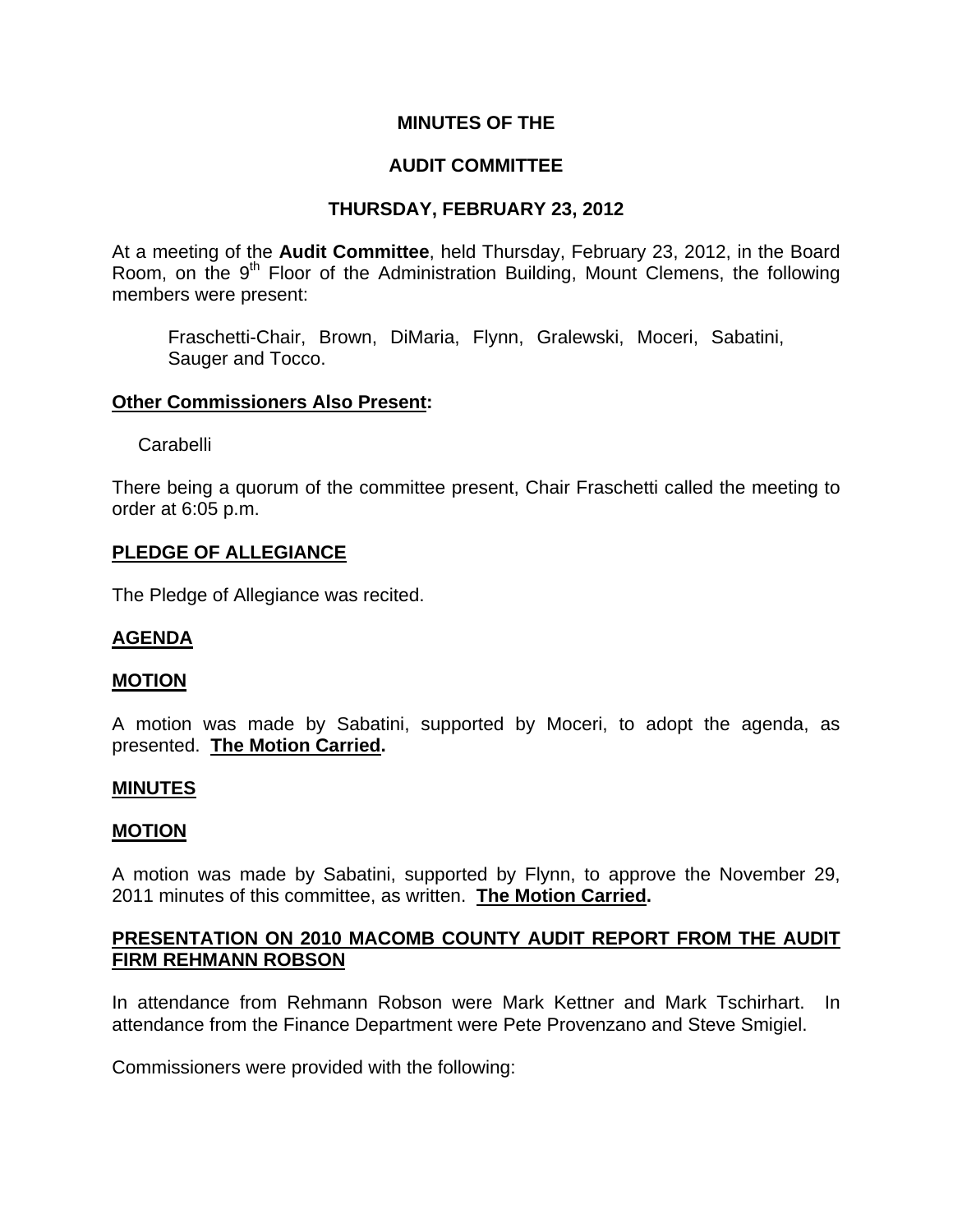- A spiral bound booklet entitled, County of Macomb, Comprehensive Annual Financial Report (CAFR) for the Year Ended December 31, 2010
- A 22-page document entitled, Macomb County, Michigan Single Audit Act Compliance for the Year Ended December 31, 2010 which was prepared by Rehmann Robson
- A four-page document entitled, Communication with those charged with governance under SAS No. 114, along with Attachment A - Consideration of Internal Control Over Financial Reporting for the Year Ended December 31, 2010 (pages A1 and A2) which was prepared by Rehmann Robson

Pete Provenzano reported that the audit was an intensive process which was led by Steve Smigiel and noted over 1,400 hours was spent on the audit. He reported that they received an unqualified opinion, which is the best opinion that can be obtained. Included in committee packets was a management letter with a list of recommendations, and all of the recommendations have been fulfilled to date.

Mark Tschirhart from Rehmann Robson noted three of five deliverables were provided in committee packets:

- Spiral bound CAFR
- Single Audit Act Compliance report
- Required communications document

He reported, for the other two deliverables: the Data Collection form, along with other attachments, have been uploaded to the federal government and the Audit and Procedures report, along with other attachments, have been uploaded to the State Department of Treasury.

He then overviewed the four-page document entitled, Communication with those charged with governance under SAS No. 114. He then reviewed, in its entirety, Attachment A - Consideration of Internal Control Over Financial Reporting for the Year Ended December 31, 2010 (pages A1 and A2).

The following commissioners spoke: Carabelli, Brown, Fraschetti and Sabatini.

After discussion, Mark Tschirhart summarized the report entitled, Single Audit Act Compliance for the Year Ended December 31, 2010.

There were no questions on the Single Audit Act Compliance report.